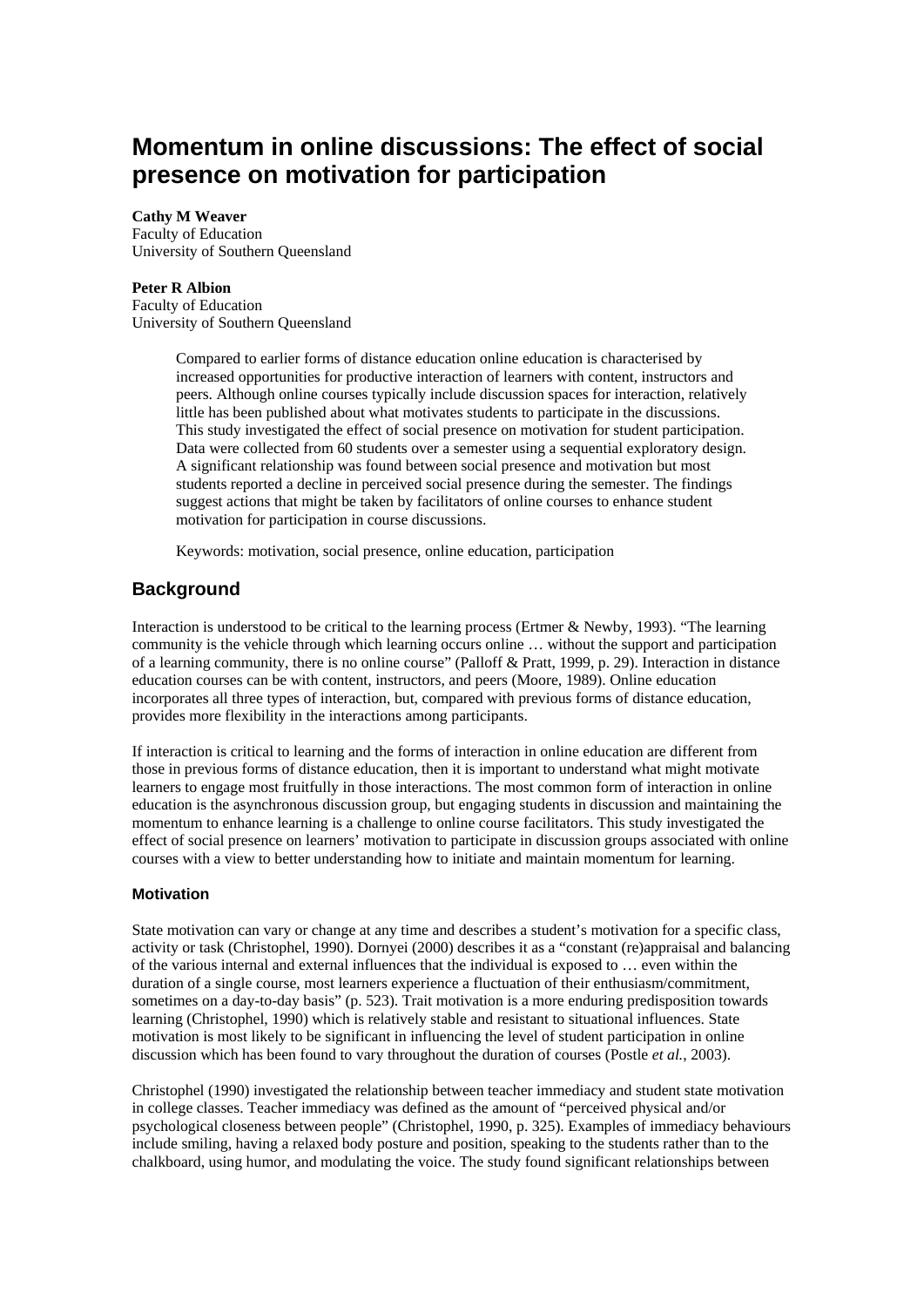learning and both immediacy and motivation. Immediacy was found to modify motivation, which, in turn, led to increased learning. Non-verbal immediacy and state motivation were more highly predictive of learning than either verbal immediacy or trait motivation. A subsequent study used a test-retest design in which data were collected twice during a course to determine if state motivation and teacher immediacy changed during a semester (Christophel & Gorman, 1995). The study also collected data about student perceived sources of motivation and demotivation. They found that, although there were no significant differences in the distributions of types of motivator and demotivator across the semester, student motivation was typically perceived as a student owned state but demotivation was perceived as a teacher owned problem. That is, negative behaviours by teachers appeared to have more impact on student demotivation than positive teacher behaviors had on motivation. Christophel and Gorman also found that state motivation levels were modifiable by teacher behaviour.

## **Social presence**

Social presence refers to "the degree of salience of the other person in the interaction and the consequent salience of the interpersonal relationships" (Short *et al.*, 1976). The construct of social presence can be traced back to Mehrabian's (1969) concept of *immediacy*" (Rourke *et al.*, 1999, para. 4), and its conceptual similarity to immediacy is evident. Rourke et al. note that a point of difference between social presence and teacher immediacy is that social presence is a function of both learners and teachers.

Social presence predicts learner satisfaction with online learning environments (Gunawardena & Zittle, 1997). Moreover, it is not merely an attribute of the medium. Different users may experience social presence differently and its perception can be modified by participant behaviours. Indicators of social presence include personal forms of address, acknowledgement of others, expressions of feeling, paralanguage, humour, social sharing and self disclosure (Polhemus *et al.*, 2001). The similarities, allowing for differences in communication media, to immediacy behaviours listed above is apparent.

#### **Research focus**

Compared to previous forms of distance education, online education appears to have inherent advantages in its capacity to support forms of interaction that promote learning. Those advantages can be realised only if learners participate in activities such as online discussions. That participation is, in turn, dependent upon learners being appropriately motivated. Immediacy behaviours have been shown to affect learner motivation in face-to-face classes. Thus this study was designed to investigate the relationship between social presence, as an online equivalent of immediacy, and motivation for participation in course discussions. Several specific research questions were framed within this broad focus for research. This paper reports some of the data and conclusions from a more expansive study.

## **Method**

The study adopted a mixed method approach, Sequential Exploratory Strategy (Cresswell, 2003), in which an initial collection of quantitative data is analysed and qualitative methods are then applied to elaborate on the quantitative results. Quantitative data were collected using self-report measures of social presence and motivation administered using online questionnaires in the third and fourth weeks (T1) and eleventh and twelfth weeks (T2) of the semester. Qualitative data were collected using open questions included in the online questionnaires and by semi-structured interviews conducted by telephone with selfselected volunteers following the second questionnaire administration.

Two instruments were used to assess learner perceptions of social presence. A Social Presence Behaviours Scale was constructed by the first author, based on the 12 social presence indicators identified by Polhemus et al. (2001) with seven additional items derived from the findings of Rourke et al. (1999) and Tu (2000). The second instrument was based on that of Gunawardena and Zittle (1997) with references to the specific system of that study substituted by generic terms such as "online discussions".

State motivation was measured using a set of 12 bi-polar adjective pairs as developed by Christophel (1990) with the introduction to the scale referring to online discussions rather than to the specific class as in the previous studies (Christophel, 1990; Christophel & Gorman, 1995). Open questions were added to collect data about learner perceptions of motivators and demotivators.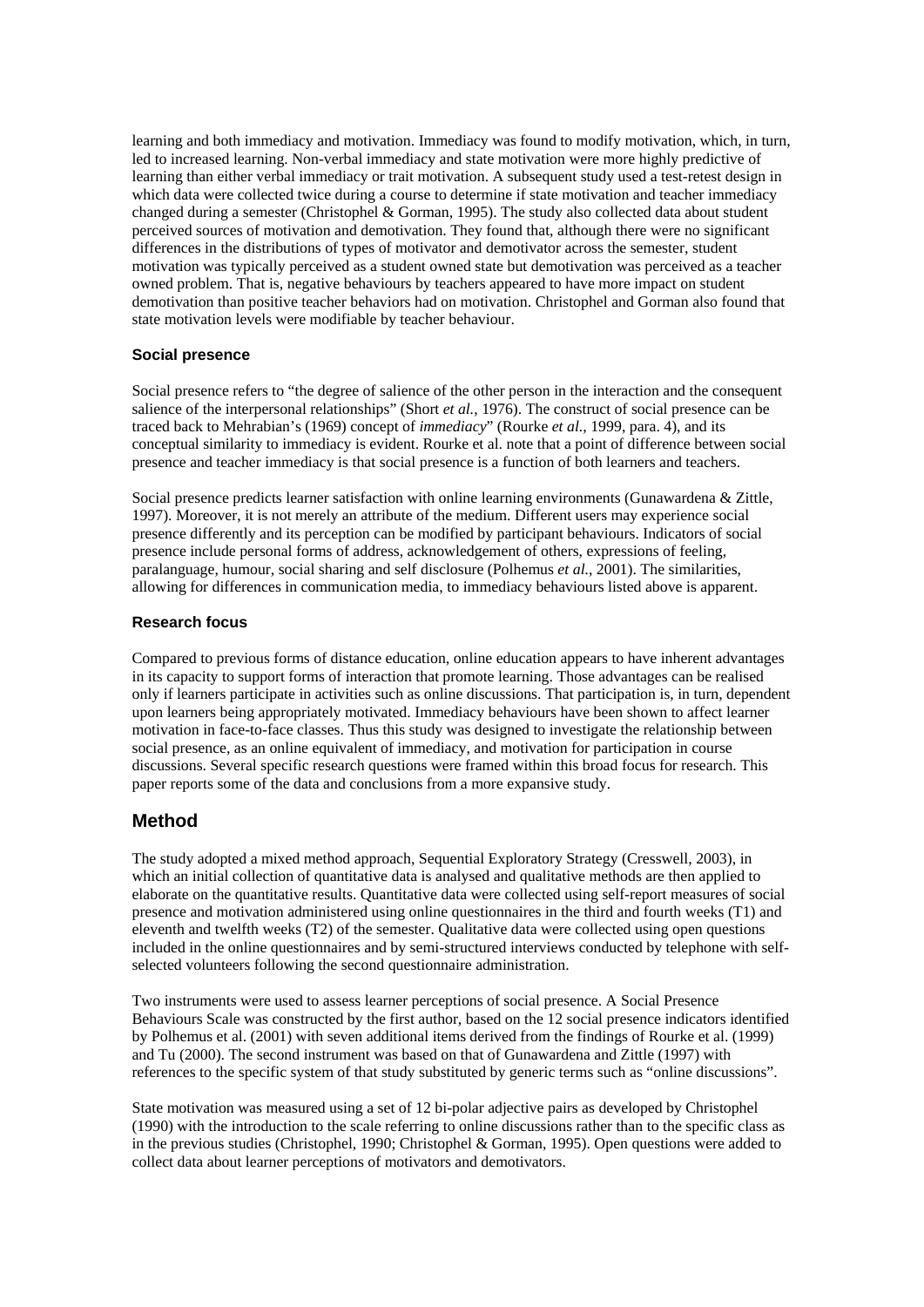Core questions for the semi-structured interviews were constructed following analysis of the data collected using the questionnaires. They focused on reasons for selecting online study, preferences for interaction with course facilitators and responses to the content of the messages in the discussions. The interviews were recorded and transcribed for analysis.

Analysis of quantitative data was conducted in SPSS. Qualitative analysis was conducted manually by coding and organising data into emergent themes.

# **Results**

1218 students enrolled in 12 online courses at a regional Australian university were invited to participate through messages posted in the course discussion areas. Because several of the courses were being offered by traditional distance education with the discussions as an optional activity, a high response rate was not anticipated. 95 students completed the first questionnaire and 60 completed the second. Data analysis was confined to the 60 students who responded to both questionnaires. From those, 14 students volunteered to participate in the subsequent interviews.

|                                |      |     | ma.  |           | Paired-samples t test |      |      |
|--------------------------------|------|-----|------|-----------|-----------------------|------|------|
|                                | Mean |     | Mean | <b>SD</b> |                       |      |      |
| Perceptions of social presence | 41 Q | 5.9 | 39.5 |           | 59                    | 2.06 | 0.04 |
| State motivation               |      | 6.′ | 30.5 | 6.6       | 59                    |      | 9.09 |

## **Table 1: Comparison of social presence and state motivation at T1 and T2**

Table 1 compares measures of social presence (Gunawardena & Zittle, 1997) and state motivation at the two data collection times. Paired-samples t tests found a significant change for social presence but not for state motivation. Significant correlations between social presence and state motivation were found at both T1 ( $r(58)=0.344$ ,  $p<0.001$ ) and T2 ( $r(58)=0.598$ ,  $p<0.001$ ).

Participants' ratings of the importance of selected social presence behaviours for maintaining desire to participate were relatively stable from T1 to T2. Of 19 behaviours, only 2 showed significant differences on a paired-samples *t* test. "Use of personal experiences and examples" was rated less highly at T2 (M=3.65) than at T1 (M=3.83). "Disagreement with another's comment" also rated less highly at T2  $(M=2.67)$  than at T1  $(M=3.15)$ . At both T1 and T2, the highest rated behaviours were "use of personal experience and examples", "feedback from others" and "offers of help from others". Least important at both T1 and T2 were "casual conversation", "use of smileys" and "sharing of personal information".

Responses to questions about motivators and demotivators for participation in online discussions were classified and grouped under categories as follows: context (related to factors antecedent to the discussions), structure/format (related to design and implementation of discussions), and social (related to social presence and social learning). At T1 students reported 122 motivators (34% context, 16% structure/format and 50% social) and 109 demotivators (38% context, 28% structure/format and 35% social). At T2, there were 93 motivators (34% context, 15% structure/format and 51% social) and 93 demotivators (41% context, 18% structure/format and 41% social). Chi-squared tests found no significant differences between the patterns of motivators and demotivators at T1 and T2.

# **Discussion and Conclusion**

This study confirmed the existence of a relationship between learners' perceptions of social presence and their motivation for participation in online discussions. The highest rated social presence factors were related to course work and the lowest rated were incidental social interactions. The non-significant changes in proportions of structure/format motivators and demotivators are probably attributable to students being more familiar with the systems at T2. Although the increased proportion of social demotivators at T2 was not statistically significant, it did parallel a decrease in perceived social presence. Moreover, responses to open questions and interview data indicated that students looked forward to receiving responses to their postings and were more inclined to post again if they received responses. One